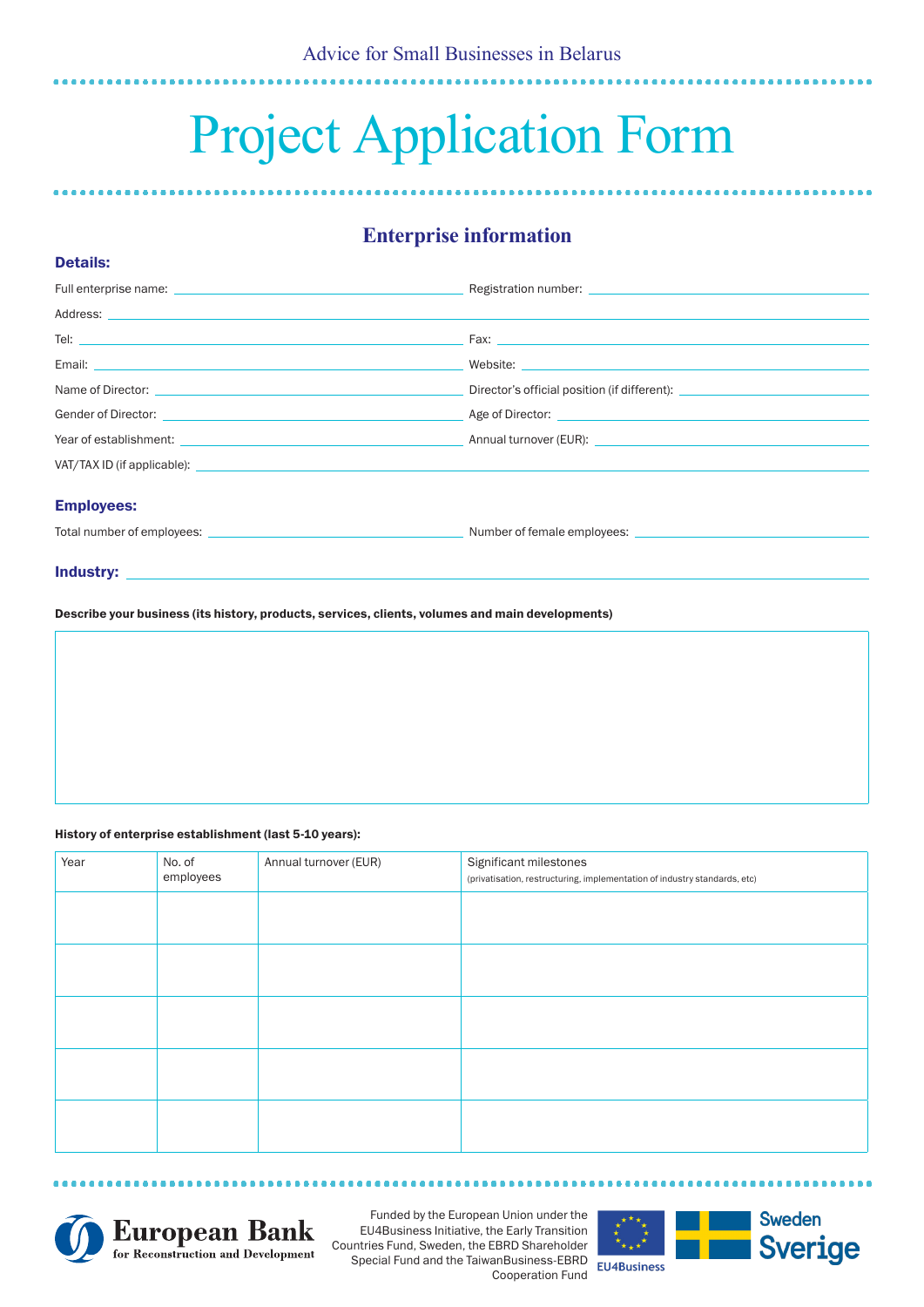## Advice for Small Businesses in Belarus

#### Structure of ownership (distribution of shares or units in %):

| Local %   |  |
|-----------|--|
| Foreign % |  |
| Private % |  |
| Female %  |  |

#### Product or services and their share of income:

|        | $\sqrt{2}$        |
|--------|-------------------|
|        | 0/2               |
|        | 0/2               |
|        | $O_{\mathcal{L}}$ |
|        | 0/2               |
| Export |                   |

#### Investments (please provide information on credits used by company):

| Year | Name of credit institution | Amount (EUR) | Interest rate p.a. | Status<br>(active, repaid,<br>required) |
|------|----------------------------|--------------|--------------------|-----------------------------------------|
|      |                            |              |                    |                                         |
|      |                            |              |                    |                                         |
|      |                            |              |                    |                                         |
|      |                            |              |                    |                                         |

## **Project description**

#### What are the issues you would like the project to address?

What kind of advice do you require?

What do you expect the project to achieve?



....................

Funded by the European Union under the EU4Business Initiative, the Early Transition Countries Fund, Sweden, the EBRD Shareholder Special Fund and the TaiwanBusiness-EBRD Cooperation Fund